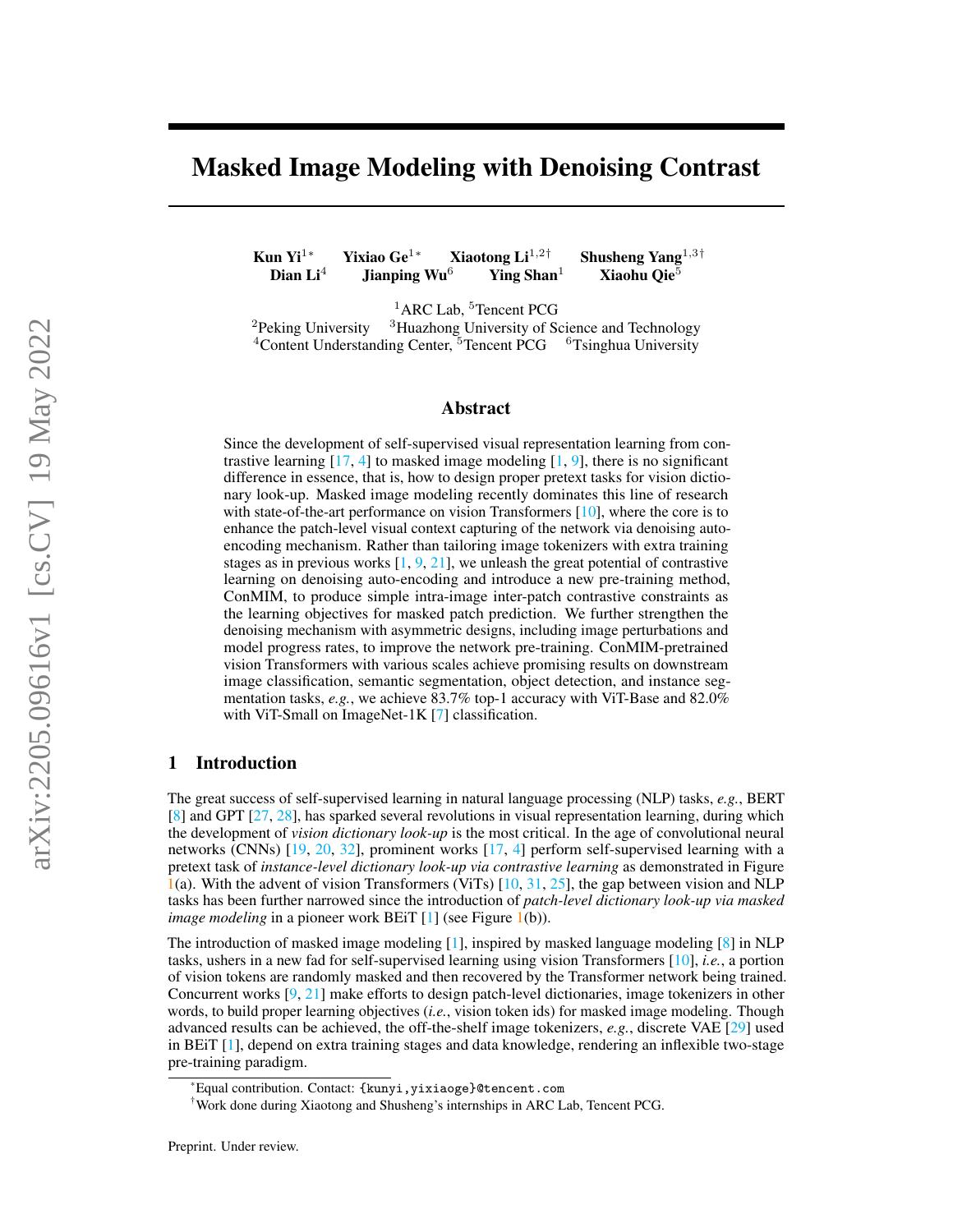

<span id="page-1-0"></span>Figure 1: Conventional contrastive learning methods (*e.g.*, MoCo [\[17\]](#page-10-0), SimCLR [\[4\]](#page-9-0)) and masked image modeling methods (*e.g.*, BEiT [\[1\]](#page-9-1), PeCo [\[9\]](#page-9-2)) both perform the pretext task of vision dictionary look-up, where the superiority of the latter ones lie in the patch-level denoising auto-encoding mechanism to enable fine-grained visual context understanding of vision Transformers [\[10\]](#page-9-3). We introduce to cast masked image modeling as denoising contrastive learning to avoid the extra training stages of image tokenizer, rendering a flexible, simple and effective pre-training paradigm.

We would like to call for a revisit of the superiority of masked image modeling over contrastive learning on self-supervised learning with vision Transformers. Since they are essentially both designed towards vision dictionary look-up, the key difference lies in the patch-level denoising auto-encoding mechanism in masked image modeling, which encourages the network's capability to capture fine-grained visual context and semantics. As for the auto-encoding objective, we do not have to intentionally discretize the continuous visual signals as words in NLP tasks to cast the masked prediction as a classification task. Instead, we can give full play to the wisdom of contrastive learning, which has good capability to structure the visual space with semantically meaningful representations. To this end, we introduce a new pre-training method for masked image modeling, namely, ConMIM, to get rid of extra tokenizing networks by revitalizing contrastive learning, as shown in Figure  $1(c)$  $1(c)$ .

Our ConMIM casts masked patch prediction in self-supervised image pre-training as denoising contrastive learning. The corrupted input with a large proportion of patches masked is fed into the encoder, a plain vision Transformer in general. The encoder learns to recover the representations of the masked patches, which are predicted by feeding the full input into the encoder. The training objective is formed by an intra-image inter-patch contrastive loss. To be specific, patch representations of a full input image build a dynamic dictionary, and patches from the same positions as the masked ones of the corrupted input serve as their positive keys, respectively. The remaining ones from different positions but in a same image are the negative keys. To further improve the network via a stronger denoising auto-encoding mechanism, we introduce asymmetric designs in ConMIM training, including asymmetric image perturbations and asymmetric model progress rates. We adopt a strong augmentation for the full input while a weak augmentation for the corrupted input. For the image encoder, the slowly progressing momentum encoder [\[17\]](#page-10-0) is employed for the full input to embed more challenging but semantically consistent learning targets.

Empirically, we perform self-supervised learning with our ConMIM on the widely-acknowledged ImageNet-1K [\[7\]](#page-9-4), and then fine-tune the pre-trained vision Transformers with various scales on four downstream tasks, *i.e.*, image classification, semantic segmentation, object detection and instance segmentation. With a vanilla ViT-Base model, we achieve 83.7% top-1 accuracy on ImageNet-1K classification. This outperforms the contrastive learning baseline MoCo  $\sqrt{3}$  [\[6\]](#page-9-6) and the masked image modeling baseline BEiT [\[1\]](#page-9-1) without any auxiliary image tokenizer. When transferring ConMIMpretrained models to downstream tasks, state-of-the-art performances can be consistently achieved. Other than the promising results, we would like to draw public attention to unleash the great potential of "outdated" contrastive learning in visual representation learning.

# 2 Related Work

**Self-supervised learning via contrastive learning.** The pretext task of contrastive learning  $[4, 17, 16]$  $[4, 17, 16]$  $[4, 17, 16]$  $[4, 17, 16]$ [2\]](#page-9-7) dominates self-supervised visual pre-training in the era of CNNs. Contrastive learning methods generally perform instance-level dictionary look-up. The anchors are pulled closer to their positive keys at the same time pushing away from the negative keys. The establishment of vision dictionaries is critical for the contrast regularization. For example, the seminal work MoCo [\[17\]](#page-10-0) builds the vision dictionary with a first-in-first-out queue, driven by a momentum encoder. The concurrent work SimCLR [\[4\]](#page-9-0) uses a large batch size to enlarge the dictionary with more negative keys. SwAV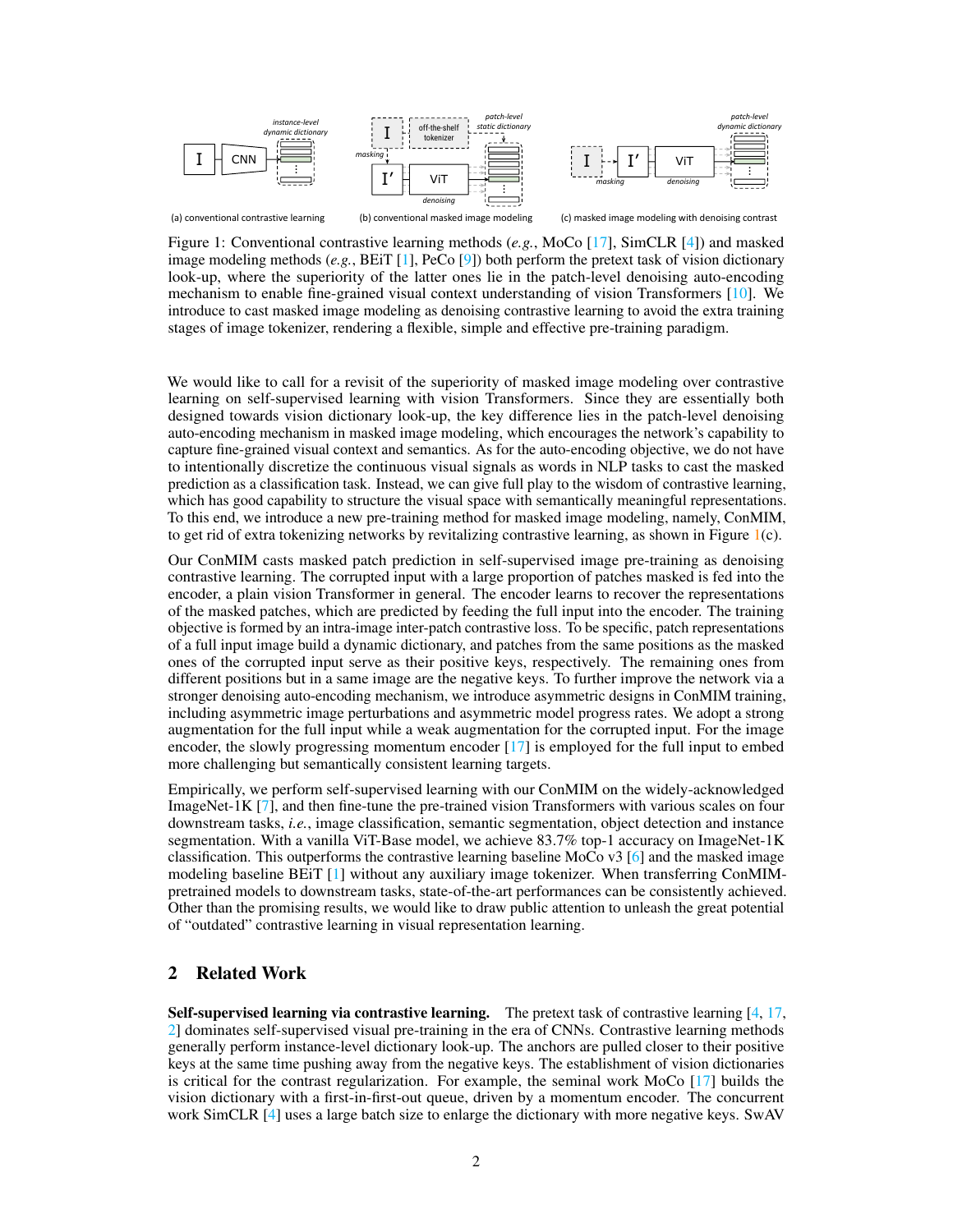[\[2\]](#page-9-7) further introduces an online clustering algorithm in an unsupervised manner, and the cluster assignments serve for the dictionary keys. Despite the great achievements with CNNs, these methods are gradually abandoned with the introduction of ViTs  $[10]$ . This is mainly due to the lack of inductive bias in ViTs, which requires stronger supervision for better pre-training performance.

Another line of research on contrastive learning [\[38,](#page-11-0) [42,](#page-11-1) [41,](#page-11-2) [30\]](#page-10-10) focuses on how to learn better pretrained weights specifically for dense downstream tasks, *e.g.*, object detection and segmentation. They are mainly devoted to taking local feature representations into consideration. For instance, DenseCL [\[38\]](#page-11-0) constructs a dense contrastive loss in pixel level to better preserve the spatial information. PixPro [\[42\]](#page-11-1) introduces pixel-to-propagation consistency to employ contrastive loss at region level. These methods are related to our ConMIM in the perspective of refining the instance-level supervision into a more fine-grained patch level. However, they do not consider the denoising mechanism, which is the core of effective pre-training in ViTs.

Self-supervised learning via masked image modeling. With the introduction of Transformer architecture [\[10\]](#page-9-3) in computer vision, researchers attempt to reproduce the success of masked language modeling [\[8\]](#page-9-5) in self-supervised learning of vision Transformers. Specifically, BEiT [\[1\]](#page-9-1) introduces a new pretext task, namely, masked image modeling, for visual pre-training. They tokenize highdimensional images into discrete vision tokens by a discrete VAE [\[29\]](#page-10-9) to establish a static patch-level dictionary as in NLP tasks. A proportion of image patches are randomly masked, the backbone network is then trained to recover the vision token ids of the masked patches, rendering a denoising mechanism. Follow-up works make efforts to further improve the static dictionaries, *e.g.*, mc-BEiT [\[21\]](#page-10-1) introduces eased and refined dictionaries with multiple choices. PeCo [\[9\]](#page-9-2) proposes to produce perceptual-aware keys in the patch-level dictionary. Though their results are promising, these methods all require extra training stages and even extra data for obtaining a proper image tokenizer.

There are other recent works that cast masked image modeling as a denoising pixel-level reconstruction task (*e.g.*, MAE [\[16\]](#page-10-11)) or a self-distillation task (*e.g.*, iBOT [\[45\]](#page-11-3)) rather than denoising dictionary look-up. They achieve state-of-the-art results without auxiliary tokenizers but require more training epochs, *i.e.*, 1600 epochs for MAE vs. 800 epochs for BEiT when training with ViT-Base. The reason might be that the reconstruction loss or the regression loss in these methods is more eased than the classification loss or the contrastive loss in dictionary look-up, leading to the requirement of more iterations for the optimal performance. A similar situation has appeared in the era of CNNs. BYOL [\[15\]](#page-10-12) uses only regression loss for image pre-training while neglecting the negative pairs because gathering negative samples in contrastive loss requires extra multi-machine communication costs. However, things become different in masked image modeling. Our ConMIM shows that intra-image negative keys are sufficient enough to fully regularize the network without increasing computational overhead or training epochs compared to the vanilla BEiT.

## 3 Preliminaries

The pretraining-and-then-finetuning paradigm has been proven to be effective for visual representation learning and various downstream tasks, where self-supervised pre-training [\[17,](#page-10-0) [4,](#page-9-0) [3,](#page-9-8) [2,](#page-9-7) [5,](#page-9-9) [15,](#page-10-12) [1,](#page-9-1) [9,](#page-9-2) [16,](#page-10-11) [39,](#page-11-4) [43,](#page-11-5) [45,](#page-11-3) [13,](#page-9-10) [36\]](#page-11-6) is the most popular. Since there are no ground-truth annotations available, the design of pretext tasks is critical to the pre-training performance. Though driven by various motivations and progressing architectures [\[20,](#page-10-5) [19,](#page-10-4) [10\]](#page-9-3), the pretext task of visual self-supervised learning is essentially to perform vision dictionary look-up, inspired by the success of NLP tasks [\[8,](#page-9-5) [27,](#page-10-2) [28\]](#page-10-3).

## 3.1 Contrastive Learning: Instance-level Vision Dictionary Look-up

From the perspective of vision dictionary look-up, prominent contrastive learning methods establish instance-level vision dictionaries via a fixed-length queue [\[17\]](#page-10-0) or batch-wise samples [\[4\]](#page-9-0). The keys in the dictionary are dynamically updated as pre-training proceeds. Given an image  $x$ , its feature representation is encoded by feeding it into the backbone network, *i.e.*,  $f(x)$ . An InfoNCE loss [\[35\]](#page-10-13) is employed to regularize this representation, bringing it closer to its positive key  $k_{+}$  while staying away from negative keys, denoted as

$$
\mathcal{L}_{\text{con}}(x) = -\log \frac{\exp\left(\langle f(x), k_+\rangle/\tau\right)}{\sum_{i=1}^K \exp\left(\langle f(x), k_i\rangle/\tau\right)},\tag{1}
$$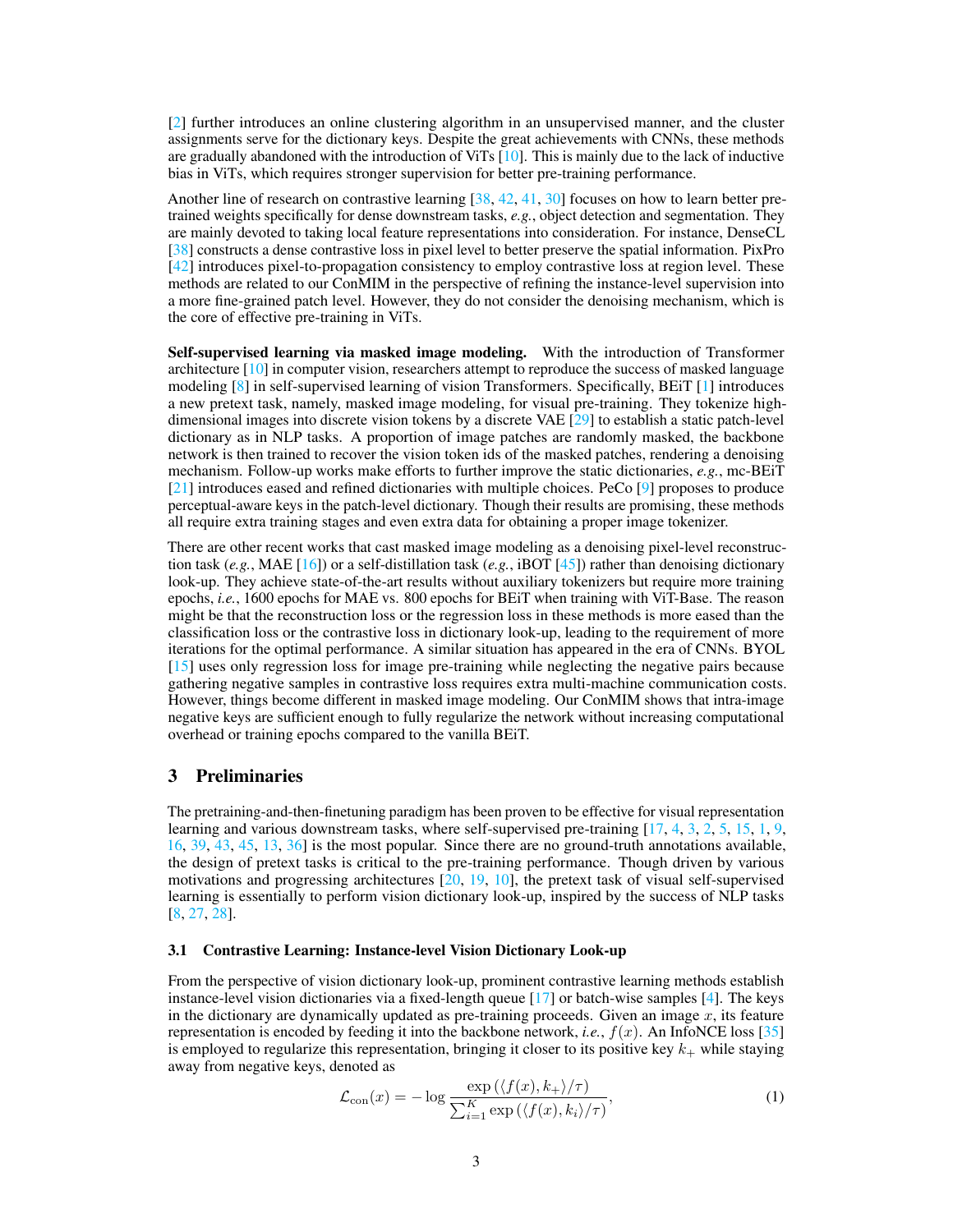

Figure 2: Our ConMIM performs the masked patch prediction with denoising contrast, coupling with two asymmetric designs to achieve state-of-the-art performance on self-supervised image pre-training. The slowly progressing vision Transformer is a snapshot of the backbone network under training, and we do not require any off-the-shelf image tokenizers [\[29,](#page-10-9) [11\]](#page-9-11). The training objective of denoising contrastive loss performs a patch-level look-up from dynamic vision dictionaries and enhances the network's capability to capture more fine-grained visual context.

where  $\langle \cdot, \cdot \rangle$  indicates the cosine similarity measured by the dot product between two L<sub>2</sub>-normalized features,  $\tau$  is the temperature hyper-parameter and K is the dictionary size. Generally, the positive key is built by another view of the same instance [\[33\]](#page-10-14), *e.g.*, different image augmentations.

#### 3.2 Masked Image Modeling: Patch-level Vision Dictionary Look-up

With the popularity of Transformer architectures [\[10\]](#page-9-3) in computer vision tasks, the pretext task of masked image modeling gradually dominates visual representation learning. It randomly masks a large percentage of image patches and trains the backbone network to recover the token ids of corrupted image via more fine-grained patch-level vision dictionary look-up. The dictionary is generally static and pre-defined by an off-the-shelf image tokenizer  $[29, 11]$  $[29, 11]$  $[29, 11]$ , which converts continuous visual signals into discrete keys. For example, in the seminal work BEiT [\[1\]](#page-9-1), a pre-learned discrete VAE [\[29\]](#page-10-9) is adopted as the tokenizer. The masked patch prediction is then cast as a classification task with cross-entropy loss,

<span id="page-3-0"></span>
$$
\mathcal{L}_{\min}(x) = \mathbb{E}_{j \in \mathcal{M}} \left[ -\log p(y_j | f(\hat{x})_j) \right],\tag{2}
$$

where  $M$  denotes the set of masked patch indices,  $\hat{x}$  is the corrupted image after randomly masking,  $y_j$  is the positive key index in the patch-level dictionary, and  $p(\cdot|\cdot)$  indicates the probability that correctly identifies the recovered patch  $f(\hat{x})_j$  with a patch index of j.

## 4 Masked Image Modeling with Denoising Contrast

Despite that existing contrastive learning and masked image modeling methods optimize the backbone network towards different training objectives (*i.e.*, InfoNCE loss and cross-entropy loss), they both attempt to learn discriminative visual representations via dictionary look-up. Two key factors lead to the state-of-the-art performance of masked image modeling. (1) More fine-grained supervision from instance-level to patch-level benefits the vision Transformer architecture known for its data-hungry properties. (2) The denoising auto-encoding mechanism, formed by the masking-and-then-predicting paradigm, encourages the capability of the backbone network to capture visual context and perceptions. Though promising results are achieved by existing masked image modeling methods [\[1,](#page-9-1) [9,](#page-9-2) [21\]](#page-10-1), they require extra training stages to establish static vision dictionaries with offline image tokenizers.

Towards this end, we call for a revitalization of contrastive learning, which has good capability to structure the latent space for self-supervised representation learning. A new self-supervised pre-training method, ConMIM, is introduced to perform masked image modeling with denoising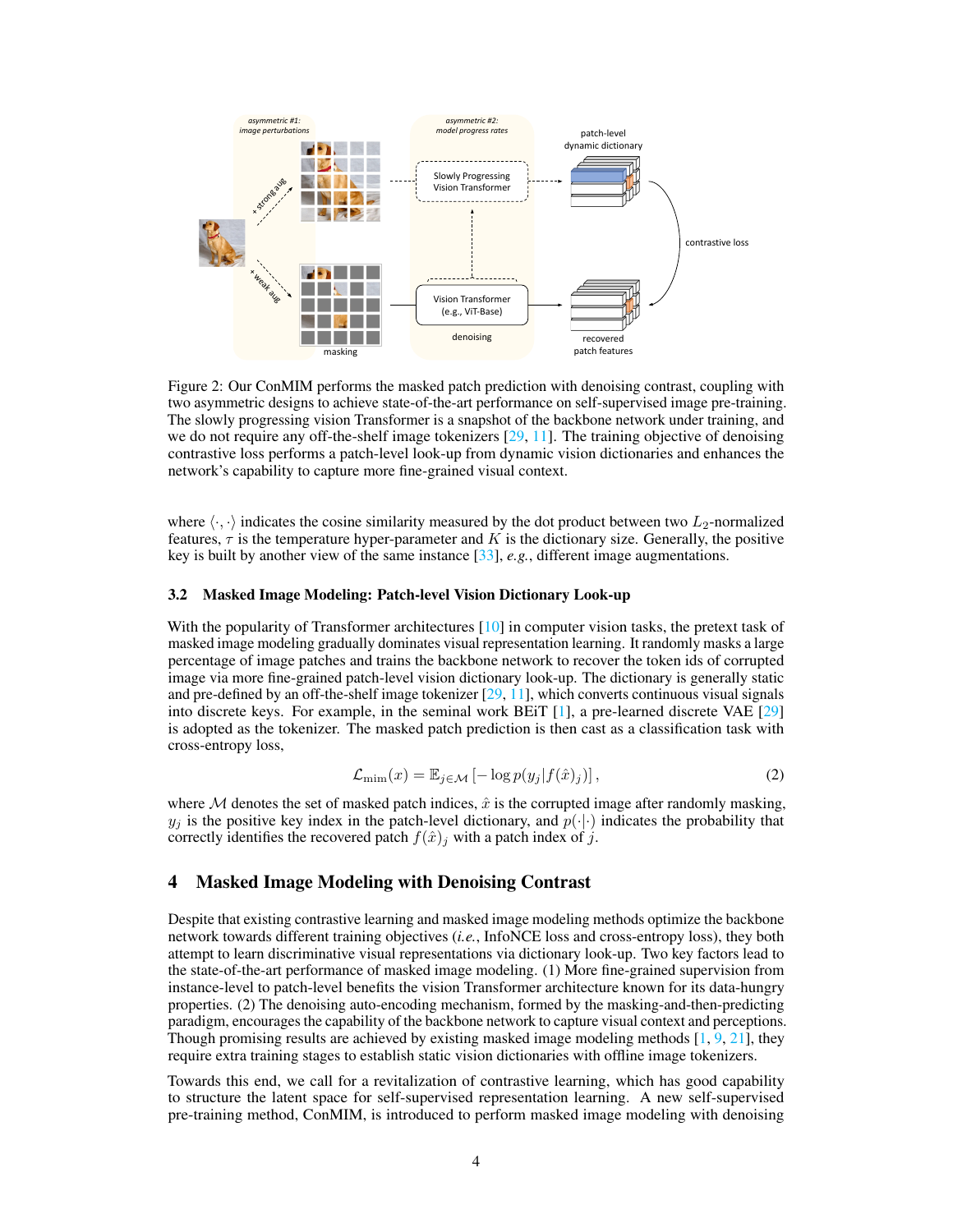contrastive objectives while eliminating the dependence on pre-learned image tokenizers, as illustrated in Figure [2.](#page-3-0)

Patch-level dynamic dictionary. We build dynamic patch-level dictionaries to form the learning targets for masked patch prediction on-the-fly. Specifically, during each training iteration, the full input image x is fed into the backbone network to embed the patch feature representations, serving as keys in the dynamic dictionary, *i.e.*,  $\{f(x)_i|_{i=1}^K\}$  where *i* is the patch index, K is the dictionary size as well as the total number of patches within an image (*e.g.*,  $\overline{K} = 196$  keys for a 224  $\times$  224 image with a patch size of  $16 \times 16$ ). Without the loss of representation discriminativeness, we build separate dictionaries for each image, that is, only operate patch-level dictionary look-up within each image. We discuss this design in Sec. [5.4.2](#page-7-0) with ablation studies using a larger or smaller dictionary size, where inferior results are achieved and require extra computational overhead.

**Denoising contrastive objective.** The corrupted image,  $\hat{x}$ , is then fed into the backbone network, and we denote the encoded patch feature representation of a certain masked patch as  $f(\hat{x})_j, j \in \mathcal{M}$ . The backbone network is trained to denoise the corrupted image and recover the masked patches through visual context reasoning. The masked patch recovery is regularized by a patch-level dictionary look-up in the form of an InfoNCE loss [\[35\]](#page-10-13),

<span id="page-4-0"></span>
$$
\mathcal{L}_{\text{conmin}}(x) = \mathbb{E}_{j \in \mathcal{M}} \left[ -\log \frac{\exp \left( \langle f(\hat{x})_j, \text{sg}[f(x)_j] \rangle / \tau \right)}{\sum_{i=1}^K \exp \left( \langle f(\hat{x})_j, \text{sg}[f(x)_i] \rangle / \tau \right)} \right],\tag{3}
$$

where sg[·] indicates stop-gradient operation. We only backpropagate the gradients of the corrupted inputs  $f(\hat{x})$  because backpropagating the gradients of the full input  $f(x)$  may lead to information leakage and useless denoising. With the above training objectives, the backbone network is encouraged to better capture the visual context and learns to encode local discriminative representations.

**Asymmetric design.** As patches (*e.g.*,  $16 \times 16$ ) are small-scale inputs with less useful information and highly redundant semantics, we need to make the pre-training task more challenging to improve the backbone network. Towards this goal, the recent work MAE [\[16\]](#page-10-11) proposes to mask a large proportion of patches. In our work, besides the large proportion of patch dropout, we further introduce two asymmetric designs to enable a stronger denoising regularization during pre-training.

*(1) Asymmetric image perturbations.* We adopt different data augmentations for the full input image x and the corrupted image  $\hat{x}$  before feeding into the backbone network. To be specific, we utilize stronger augmentations for the full input image referring to contrastive learning methods [\[4\]](#page-9-0), including random flip, resize, crop, color distort, Gaussian blur, and solarization. And we only use basic augmentations for the corrupted image referring to masked image modeling methods [\[1\]](#page-9-1), including random flip, resize, and crop. Note that we use the same flip, resize and crop operations for paired inputs in order to keep the patch positions consistent. We discuss the alternative options in Sec. [5.4.3.](#page-7-1) We observe that it is sub-optimal to use strong augmentations for corrupted images, and the reason might be that the strong perturbations would bias the network's capability of capturing local context. A concurrent work  $[37]$  discusses the importance of asymmetric augmentations in MoCo v3 [\[6\]](#page-9-6). The empirical conclusion is opposite with our ConMIM, indicating the different characteristics of conventional contrastive learning and denoising contrastive learning.

*(2) Asymmetric model progress rates.* We employ different model progress rates of the backbone network for embedding the corrupted input and full input. We use the plain backbone network for the corrupted input while using its momentum updated version for the full input. The momentum encoder [\[17\]](#page-10-0) is known as a slowly progressing model that can encode more challenging but semantically consistent key feature representations for building dictionaries. Specifically, we denote the model parameters of the backbone  $f(\cdot)$  as  $\theta$  and the model parameters of the momentum updated one as  $\theta$ . The momentum encoder is updated via  $\hat{\theta} = (1 - \alpha)\theta + \alpha\hat{\theta}$  in each iteration, where  $\alpha \in [0, 1]$  is the momentum coefficient. Larger momentum coefficients indicate slower model progress.

**Pre-training setup.** ConMIM pre-training is conducted on the training set of ImageNet-1K [\[7\]](#page-9-4) dataset in a self-supervised manner. We utilize ViT-S/16 and ViT-B/16 [\[10\]](#page-9-3) as the backbone networks. Following MoCo v3 [\[6\]](#page-9-6), we use a 3-layer projection head on top of the backbone network for pre-training and discard it when transferring to downstream tasks. The input images are all resized to  $224 \times 224$  and the patch size is set to  $16 \times 16$ . We follow the masking strategy of MAE [\[16\]](#page-10-11), *i.e.*,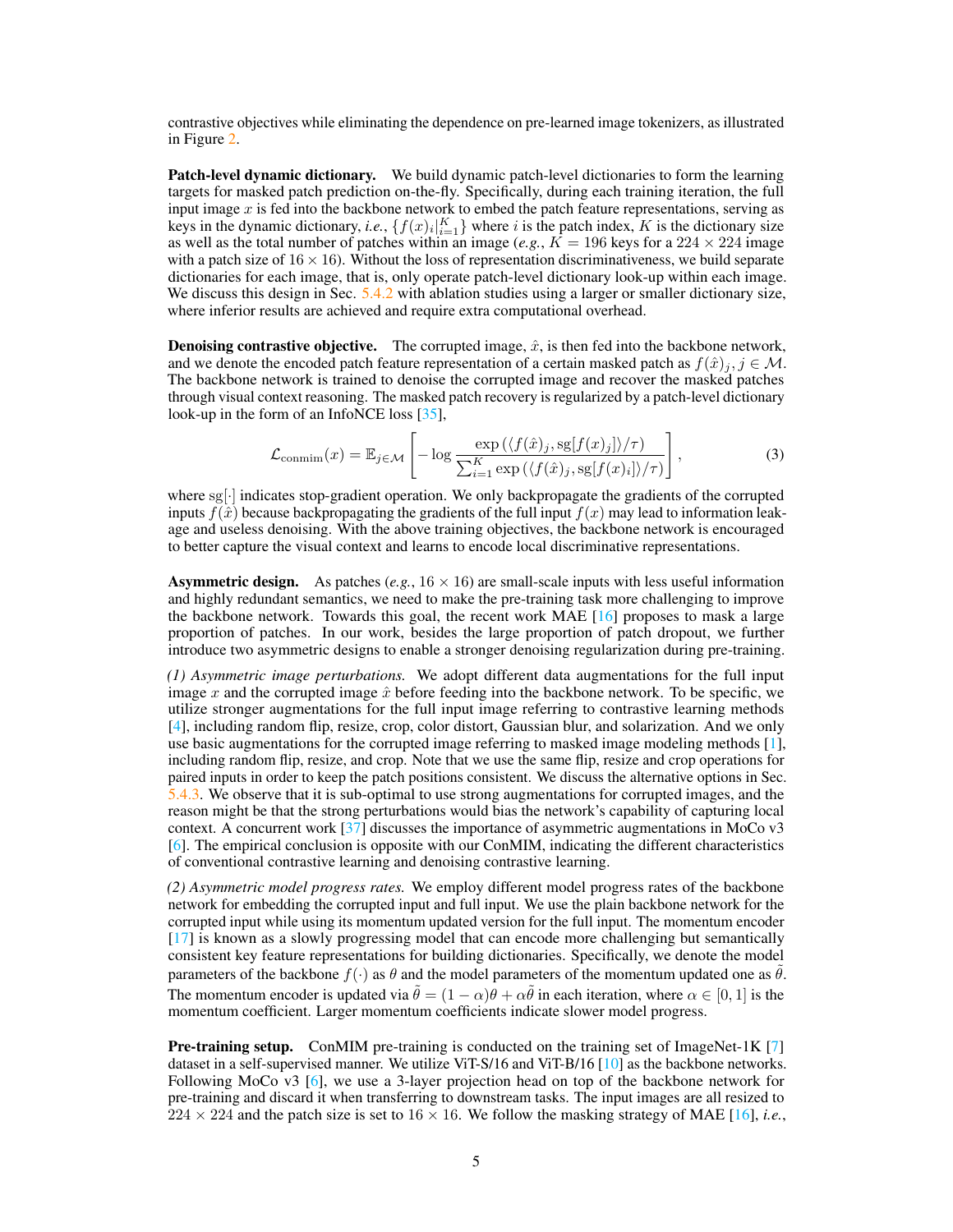<span id="page-5-1"></span>

| <b>Methods</b>                                   | <b>Image Size</b> | <b>Pre-training Epoch</b> | ImageNet [7] Top-1 |
|--------------------------------------------------|-------------------|---------------------------|--------------------|
| Training from scratch                            |                   |                           |                    |
| DeiT-S $[34]$                                    | $224^2$           |                           | 79.8               |
| DeiT-B $[34]$                                    | $224^2$           |                           | 81.8               |
| DeiT-B $[34]$                                    | $384^2$           |                           | 83.1               |
| Self-supervised pre-training using ViT-S/16 [10] |                   |                           |                    |
| MoCo v $3\left[6\right]$                         | $224^2$           | 300                       | 81.4               |
| DINO [3]                                         | $224^2$           | 800                       | 81.5               |
| MAE $[16]$ <sup>†</sup>                          | $224^2$           | 800                       | 80.9               |
| CIM $[12]$                                       | $224^2$           | 300                       | 81.6               |
| <b>BEiT</b> [1]                                  | $224^2$           | 300                       | 81.3               |
| ConMIM (Ours)                                    | $224^2$           | 300                       | 82.0               |
| Con $MIM$ (Ours)*                                | $384^2$           | 300                       | 83.9               |
| Self-supervised pre-training using ViT-B/16 [10] |                   |                           |                    |
| MoCo v $3\left[6\right]$                         | $224^2$           | 300                       | 83.2               |
| DINO [3]                                         | $224^2$           | 800                       | 82.8               |
| MAE $[16]$                                       | $224^2$           | 1600                      | 83.6               |
| CIM $[12]$                                       | $224^2$           | 300                       | 83.3               |
| <b>BEiT</b> [1]                                  | $224^2$           | 300                       | 82.9               |
| <b>BEiT</b> [1]                                  | $224^2$           | 800                       | 83.2               |
| BEiT $[1]*$                                      | $384^2$           | 800                       | 84.6               |
| ConMIM (Ours)                                    | $224^2$           | 300                       | 83.5               |
| ConMIM (Ours)                                    | $224^2$           | 800                       | 83.7               |
| ConMIM (Ours)*                                   | $384^{2}$         | 800                       | 85.3               |

Table 1: Top-1 accuracy (%) on ImageNet-1K [\[7\]](#page-9-4) classification using ViT-Small and ViT-Base models. (\*) The resolution of  $384^2$  is only used for fine-tuning. We follow the same  $384^2$  fine-tuning setup of BEiT [\[1\]](#page-9-1), *i.e.*, after fine-tuning with 224<sup>2</sup>, another 10% epochs are further used for fine-tuning on 384<sup>2</sup>. All the models use  $224^2$  images for pre-training. (†) Reproduced result with official code.

75% patches are randomly masked. The learning rate is set to 5e-4, with a warmup of 10 epochs, and cosine learning rate decay. The temperature  $\tau$  is set to 0.1 and the momentum coefficient  $\alpha$  is initially set to 0.996 with a cosine scheduler. ViT-B/16 is pre-trained for 800 epochs in total and ViT-S/16 is pre-trained for 300 epochs if not specified. The other hyper-parameters are mostly the same as BEiT [\[1\]](#page-9-1). More implementation details can be found in Appendix **[B.1.](#page-12-0)** 

# 5 Experiments

We further evaluate the models pre-trained by our ConMIM on different downstream tasks, including image classification on ImageNet-1K  $[7]$  (Sec. [5.1\)](#page-5-0), semantic segmentation on ADE20K  $[44]$ (Sec. [5.2\)](#page-6-0), object detection and instance segmentation on COCO  $[24]$  (Sec. [5.3\)](#page-6-1). We further discuss the key components and hyper-parameters in ConMIM pre-training via ablation studies in Sec. [5.4.](#page-7-2)

#### <span id="page-5-0"></span>5.1 Image Classification

We test our ConMIM by fine-tuning the pre-trained models on ImageNet-1K  $[7]$  classification, which contains 1.3M images out of 1K classes in total. We follow the fine-tuning setup of state-of-the-art methods, *i.e.*, BEiT [\[1\]](#page-9-1) for ViT-Base and CIM [\[12\]](#page-9-12) for ViT-Small. They are almost identical except for training epoch and layer decay. To be specific, we use 100 epochs with a warm-up of 20 epochs, and a layer decay of 0.65 for ViT-Base fine-tuning. 200 epochs with a warm-up of 5 epochs and a layer decay of 0.8 for ViT-Small fine-tuning. More hyper-parameters can be found in Appendix [B.2.](#page-13-0)

We illustrate the evaluation results in Table [1.](#page-5-1) We observe that models with pre-trained weights overwhelmingly outperform the ones trained from scratch by DeiT  $[34]$ , demonstrating the significance of self-supervised visual representation learning. Compared to the pioneering work of masked image modeling, BEiT [\[1\]](#page-9-1), we consistently outperform it when fine-tuning on ViT-Base and ViT-Small models with both image resolutions of  $224 \times 224$  and  $384 \times 384$ . Moreover, we do not require any extra tokenizing networks as in BEiT, realizing more efficient and flexible one-stage pre-training.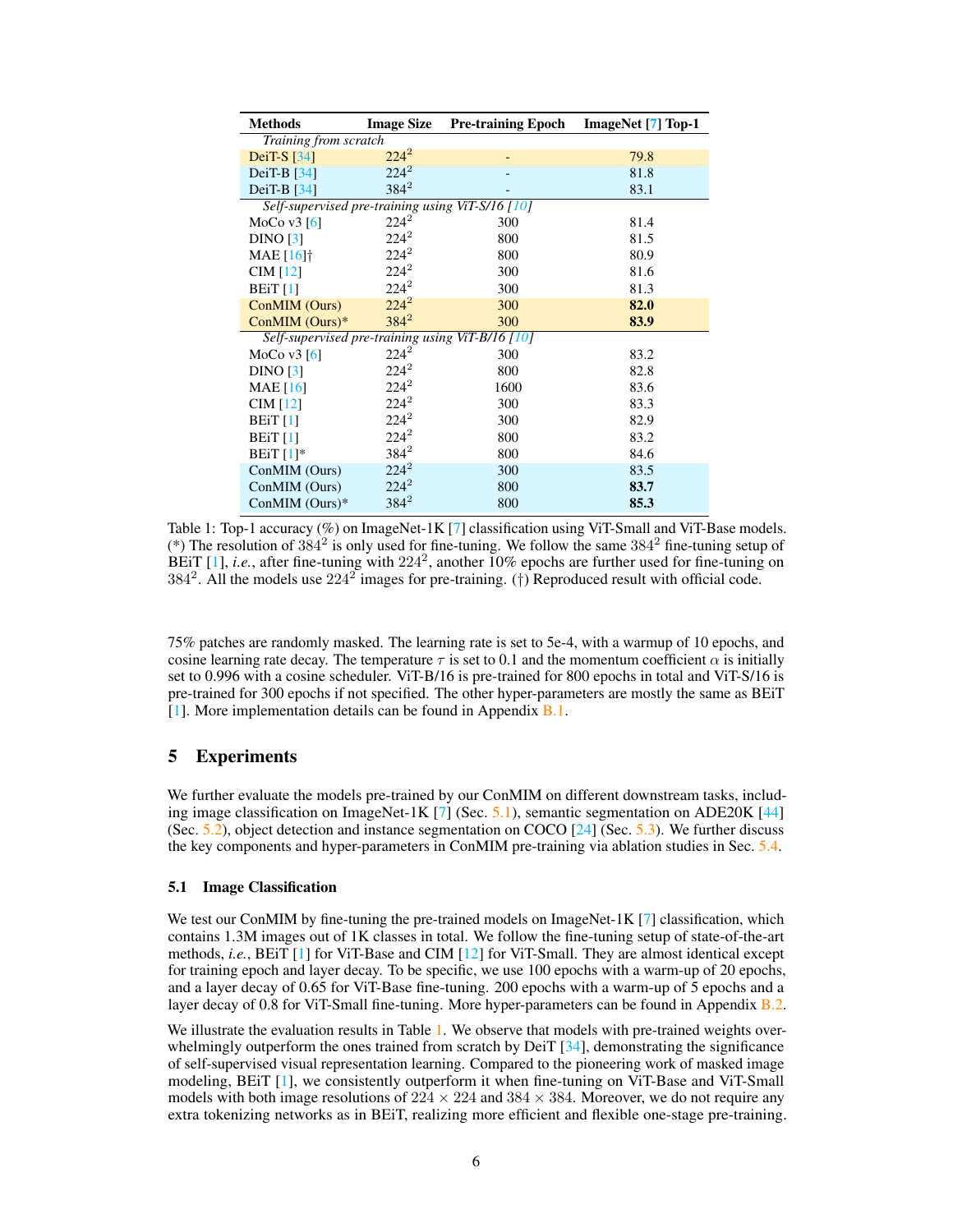|                                |                  | <b>Methods</b>               | opt. <i>lr</i> |                                         | <b>COCO</b> [24]            |
|--------------------------------|------------------|------------------------------|----------------|-----------------------------------------|-----------------------------|
| <b>Methods</b>                 | ADE20K [44] mIOU |                              |                | $\overline{\mathbf{A}^{\mathbf{D}}$ box | $\Lambda$ D <sub>mask</sub> |
| Backbone using ViT-S/16 [10]   |                  | Backbone using ViT-S/16 [10] |                |                                         |                             |
| BEiT $[1]*$                    | 46.3             | DeiT $[34]$                  | $8.0e-5$       | 43.1                                    | 38.8                        |
| $ConMIM$ (Ours)*               | 47.7             | MAE $[16]*$                  | $8.0e-5$       | 41.5                                    | 37.8                        |
| Backbone using ViT-B/16 $[10]$ |                  | $ConMIM$ (Ours)*             | $1.0e-4$       | 45.8                                    | 41.0                        |
| Supervised [34]                | 45.3             | Backbone using ViT-B/16 [10] |                |                                         |                             |
| MoCo $v3$ [17]                 | 47.2             | DeiT $[34]$                  | $8.0e-5$       | 46.5                                    | 41.7                        |
| <b>DINO</b> [3]                | 46.8             | DINO [3]                     | $8.0e-5$       | 47.6                                    | 42.3                        |
| BEiT $[1]*$                    | 47.7             | MoCo v $3\left[6\right]$     | $1.6e-4$       | 47.3                                    | 42.2                        |
| ConMIM $(Ours)*$               | 49.8             | MAE $[16]*$                  | $8.0e-5$       | 47.8                                    | 42.9                        |
|                                |                  | ConMIM $(Ours)*$             | $1.0e-4$       | 48.7                                    | 43.6                        |

<span id="page-6-2"></span>Table 2: Semantic segmentation on ADE20K  $[44]$  in terms of mIOU  $(\%).$ (\*) Transferring after intermediate finetuning on ImageNet-1K  $[7]$ , which is a common practice of BERT [\[8\]](#page-9-5) in NLP.

<span id="page-6-3"></span>Table 3: Object detection and instance segmentation on COCO [\[24\]](#page-10-16) in terms of  $AP^{box}$  (%) and  $AP^{mask}$  (%). "opt. *lr*" indicates the optimal learning rate for each method. (\*) With intermediate fine-tuning on ImageNet.

We also surpass the state-of-the-art contrastive learning methods, *e.g.*, MoCo v3 [\[6\]](#page-9-6), indicating the superiority of denoising auto-encoding mechanism. The recent work MAE [\[16\]](#page-10-11) casts masked image modeling as a pixel-level reconstruction work rather than vision dictionary look-up. As we discussed before, they require more training epochs for optimal performance as the regularization of pixel-level reconstruction loss is much more eased than the classification loss or the contrastive loss. Such flaws are especially evident in the performance of small-scale models, *i.e.*, ViT-Small. Another related work, iBOT [\[45\]](#page-11-3), is conducted with multi-crop augmentation and thus not fair to be compared.

#### <span id="page-6-0"></span>5.2 Semantic Segmentation

We evaluate ConMIM on the downstream semantic segmentation using ADE20K [\[44\]](#page-11-8) benchmark, which consists of 25K images of 150 semantic categories. We use the evaluation metric, mean intersection over union (mIOU), for reference. We use UperNet [\[40\]](#page-11-9) and adopt the same setup for ViT-Base and ViT-Small, which are mostly following BEiT [\[1\]](#page-9-1) (find details in Appendix [B.3\)](#page-13-1). Images are resized to  $512 \times 512$  as input, and the model is fine-tuned for 160K iterations in total. We also use intermediate fine-tuning to achieve the optimal results following BEiT [\[1\]](#page-9-1), *i.e.*, first fine-tuning the pre-trained models on ImageNet-1K classification and then transferring to ADE20K. The results are shown in Table [2.](#page-6-2) We consistently surpass the baseline BEiT with significant improvements, *e.g.*, our 49.8% vs. BEiT's 47.7% on ViT-Base. Moreover, our ConMIM using ViT-Small even achieves comparable performance with BEiT using ViT-Base, *i.e.*, 47.7%. Models pre-trained by masked image modeling generally achieve better performance on segmentation than the ones pre-trained by conventional contrastive learning, *e.g.*, MoCo v3 [\[6\]](#page-9-6).

#### <span id="page-6-1"></span>5.3 Object Detection and Instance Segmentation

For object detection and instance segmentation, we fine-tune Mask R-CNN [\[18\]](#page-10-17) end-to-end on COCO [\[24\]](#page-10-16). We follow the implementation of [\[22\]](#page-10-18) and reproduce all the results in Table [3](#page-6-3) since [\[22\]](#page-10-18) is still close-source. To tame quadratic complexity with self-attention, most attention blocks in the ViT backbone are replaced with windowed blocks except for four global blocks to perform cross-window interaction. Four up/down-sample modules are evenly placed with ViT to produce pyramid features required by FPN [\[23\]](#page-10-19). The training recipes keep the same with [\[22\]](#page-10-18). An input image is resized to  $1024 \times 1024$  and augmented by large scale jitter [\[14\]](#page-9-13), with a resize scale of [0.1, 2.0]. We fine-tune the pre-trained models for 25 epochs using an AdamW [\[26\]](#page-10-20) optimizer with a weight decay of 0.1 and cosine learning rate scheduler. All experiments are performed under the same settings, except for the learning rate is specifically tuned for each model. Check hyper-parameters in Appendix [B.4.](#page-14-0) We achieve much better performance than MAE [\[16\]](#page-10-11), especially on the ViT-Small backbone.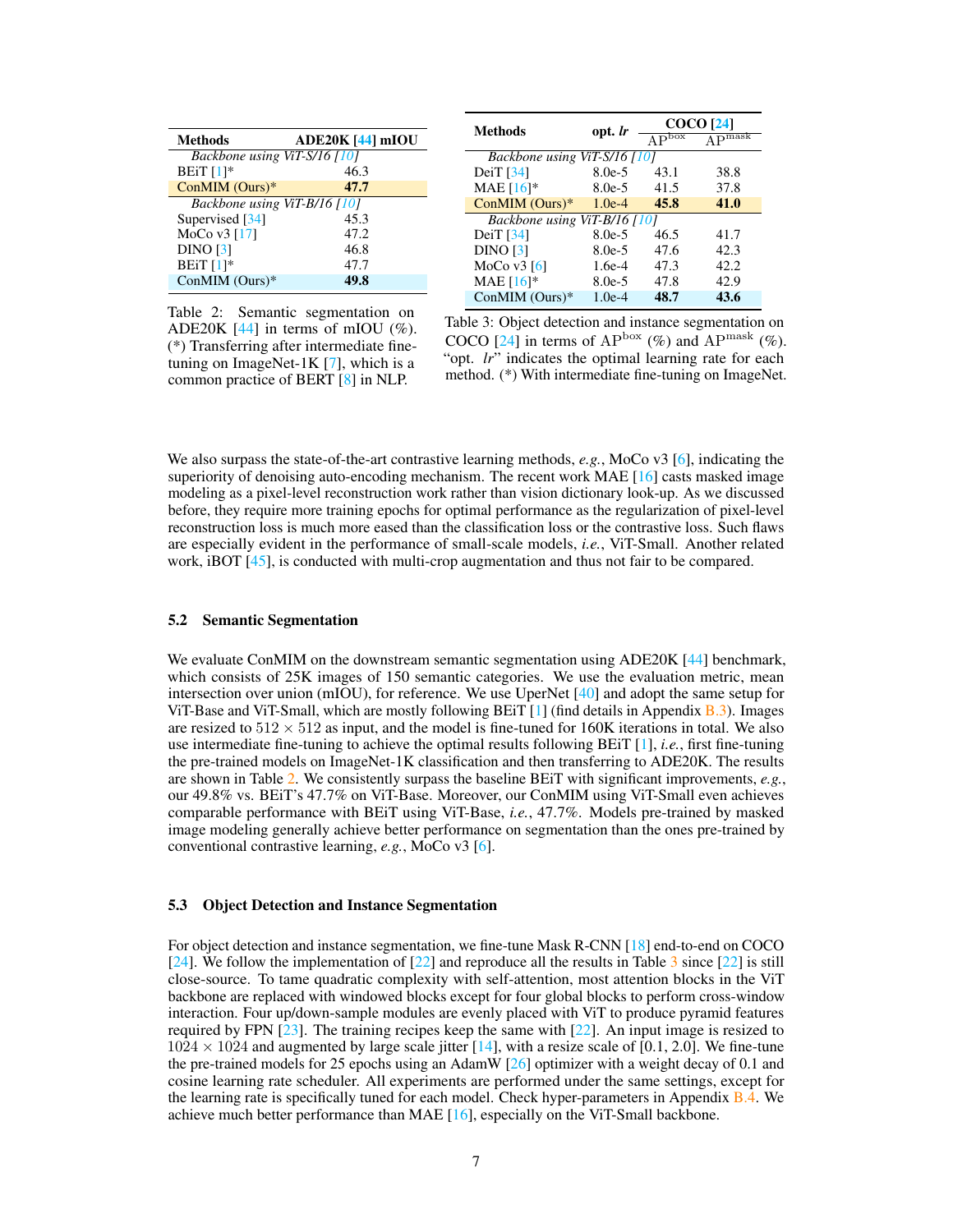## <span id="page-7-2"></span>5.4 Ablation Studies

In this section, we discuss component design in ConMIM through ablation studies. All the experiments in this section are conducted using ViT-B/16 [\[10\]](#page-9-3) pre-trained for 300 epochs, and we report the top-1 classification accuracy after fine-tuning on ImageNet-1K [\[7\]](#page-9-4).

## 5.4.1 Analysis of Denoising Auto-encoding Mechanism

| <b>Models</b>                                                                                                                                             | ImageNet [7] Top-1       |
|-----------------------------------------------------------------------------------------------------------------------------------------------------------|--------------------------|
| DeiT-B [34] (training from scratch)                                                                                                                       | 81.8                     |
| MoCo $v3$ [6] (conventional contrastive learning)                                                                                                         | 83.2                     |
| ConMIM (Ours)                                                                                                                                             | 83.51                    |
| denoising patch-level contrast $\rightarrow$ vanilla instance-level contrast<br>denoising patch-level contrast $\rightarrow$ vanilla patch-level contrast | $82.26(-1.25\%)$<br>fail |

<span id="page-7-3"></span>Table 4: Ablation studies on the effect of denoising auto-encoding mechanism.

The denoising auto-encoding mechanism is critical to the success of masked image modeling, where the fine-grained patch-level supervision and the masking-and-the-predicting paradigm are the two key factors. We conduct ablation studies in Table [4](#page-7-3) to analyze their effect. (1) We remove the entire denoising auto-encoding mechanism from ConMIM, *i.e.*, using average local tokens to perform vanilla instance-level contrastive loss, significant performance drops (-1.25%) are observed. Such a result is even worse than MoCo v3 [\[6\]](#page-9-6), the state-of-the-art method for conventional contrastive learning. (2) When only discarding the masking strategy while keeping patch-level contrast, the experiment totally fails due to the trivial information leakage with semantically repetitive patches.

## <span id="page-7-0"></span>5.4.2 Analysis of Patch-level Dynamic Dictionary

| Models                                                                                    | ImageNet [7] Top-1 |
|-------------------------------------------------------------------------------------------|--------------------|
| DeiT-B $[34]$ (training from scratch)                                                     | 81.8               |
| ConMIM (Ours)                                                                             | 83.51              |
| <i>more</i> : intra-image negative keys $\rightarrow$ intra-gpu negative keys             | $82.60(-0.91\%)$   |
| <i>fewer</i> : intra-image negative keys $\rightarrow$ filtered intra-image negative keys | $83.12(-0.39\%)$   |

<span id="page-7-4"></span>Table 5: Ablation studies on the dictionary size of ConMIM.

ConMIM performs masked image modeling towards the objective of an intra-image inter-patch contrastive loss, *i.e.*, the dictionary is built individually for each image. The size of the dictionary has effects on the regularization of negative keys. We discuss such a design by either expanding the dictionary or reducing it, as shown in Table  $5.$  (1) We expand the dictionary by gathering other images' keys on the same GPU. Performance drops are observed. The reason might be that the keys from the same image share similar domains and serve as hard negatives for each other. Gathering more negatives from other domains actually ease the regularization. (2) Although patches within the same images can act as hard negatives, they might also be noisy negatives as patches are highly semantically redundant, *e.g.*, patches from different positions may carry similar patterns. So we try to filter them by excluding negative keys that are highly similar to the anchor patch in the latent space. Slight accuracy decreases are shown, indicating that we may exclude some valuable hard negatives. We acknowledge that, although ConMIM can achieve the state-of-the-art results to date, there should be room for further refinement in dictionary design. Further studies are called for.

## <span id="page-7-1"></span>5.4.3 Analysis of Asymmetric Designs

We introduce two asymmetric designs in ConMIM to enable a stronger denoising auto-encoding mechanism during pre-training. We discuss their effects in Table [6.](#page-8-0) (1) Asymmetric image perturbations. We use a stronger augmentation for the full input while the basic one for the corrupted image in ConMIM. We try to remove such asymmetric augmentation design and find slight performance drops when using either the stronger one or the basic one for both inputs. More significant performance drops can be observed when directly switching their augmentations. The reason might be the too difficult pretext task, *i.e.*, the backbone network needs to recover the strong-augmented corrupted input towards the full input targets with asymmetric perturbations. (2) Asymmetric model progress rates.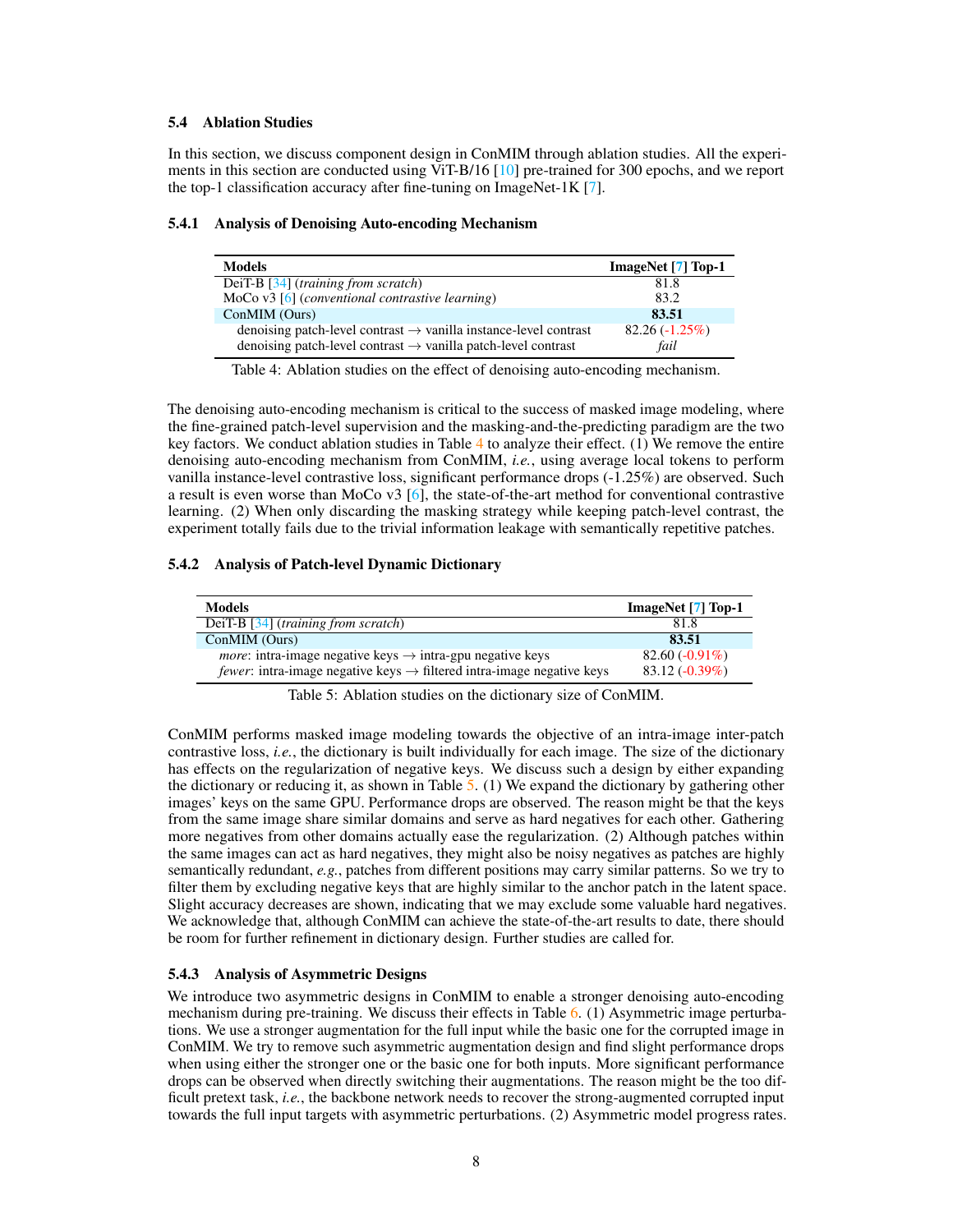| <b>Models</b>                                        | ImageNet [7] Top-1 |
|------------------------------------------------------|--------------------|
| DeiT-B [34] (training from scratch)                  | 81.8               |
| ConMIM (Ours)                                        | 83.51              |
| w/o asymmetric image perturbations, use stronger one | $83.41(-0.10\%)$   |
| w/o asymmetric image perturbations, use basic one    | $83.35(-0.16\%)$   |
| w/ asymmetric image perturbations but switch         | $82.62(-0.89\%)$   |
| w/o asymmetric model progress rates                  | $81.53(-1.98\%)$   |

<span id="page-8-0"></span>Table 6: Ablation studies on the effect of asymmetric designs.

We use a slowly progressing momentum model of the backbone network to embed more challenging but semantically consistent key representations. When removing such a design, noticeable accuracy decreases are shown, *i.e.*, -1.98%, which is even worse than DeiT [\[34\]](#page-10-15) baseline.

### 5.4.4 Hyper-parameter Analysis

| <b>Masking Strategy</b> | <b>Masking Ratio</b> | ImageNet [7] Top-1 |
|-------------------------|----------------------|--------------------|
|                         | 40%                  | 82.12              |
| <b>Block</b>            | 60%                  | 83.20              |
|                         | 75%                  | 83.11              |
|                         | 90%                  | 82.63              |
|                         | 60%                  | 82.52              |
| Random                  | 75%                  | 83.51              |
|                         | 90%                  | 83.04              |

Table 7: Ablation studies on different masking strategies and masking ratios.

| temperature $\tau$ | ImageNet [7] Top-1 |
|--------------------|--------------------|
| 0.05               | 82.55              |
| 0.07               | 83.03              |
| 0.1                | 83.51              |
| 0.15               | 83.32              |
| 02                 | 83.35              |

Table 9: Discuss momentum coefficient in the slowly progressing model.

0.999 83.31

<span id="page-8-2"></span>momentum  $\alpha$  ImageNet [\[7\]](#page-9-4) Top-1 0.99 83.11<br>0.996 83.51

<span id="page-8-3"></span><span id="page-8-1"></span>83.51

Table 8: Discuss temperature hyperparameter in denoising contrastive loss.

Masking ratio. The fine-tuning results on ImageNet using different masking strategies and ratios are shown in Table [7.](#page-8-1) Randomly masking at a ratio of 75% achieves the optimal performance.

**Temperature.** We discuss the effect of temperature hyper-parameter in our denoising contrastive loss (Eq. [\(3\)](#page-4-0)), as illustrated in Table [8.](#page-8-2)  $\tau = 0.1$  achieves the optimal performance empirically. We use this setup for both ViT-Small and ViT-Base.

Momentum. The fine-tuning accuracy on ImageNet using our ConMIM with different values of initial momentum coefficient is shown in Table [9.](#page-8-3) ConMIM is actually not sensitive to this hyper-parameter and we adopt 0.996 in all experiments for optimal performance.

# 6 Discussion and Conclusion

We present an intriguing perspective that masked image modeling [\[1,](#page-9-1) [9,](#page-9-2) [21\]](#page-10-1) and contrastive learning [\[6,](#page-9-6) [17,](#page-10-0) [4\]](#page-9-0) are essentially both pretext tasks for vision dictionary look-up. And we first propose to perform masked image modeling with denoising contrast, achieving the state-of-the-art performance on four downstream tasks  $[7, 24, 44]$  $[7, 24, 44]$  $[7, 24, 44]$  $[7, 24, 44]$  $[7, 24, 44]$  while getting rid of the off-the-shelf image tokenizers  $[29, 11]$  $[29, 11]$  $[29, 11]$ . This attempt unleashes the great potential of contrastive learning in self-supervised pre-training of vision Transformers [\[10\]](#page-9-3). We hope our work could revitalize contrastive learning and look forward to further research along this direction.

Limitations. The current version of ConMIM has the following limitations. (1) The intra-image inter-patch contrastive loss may carry some noise as there may exist semantically repetitive patches.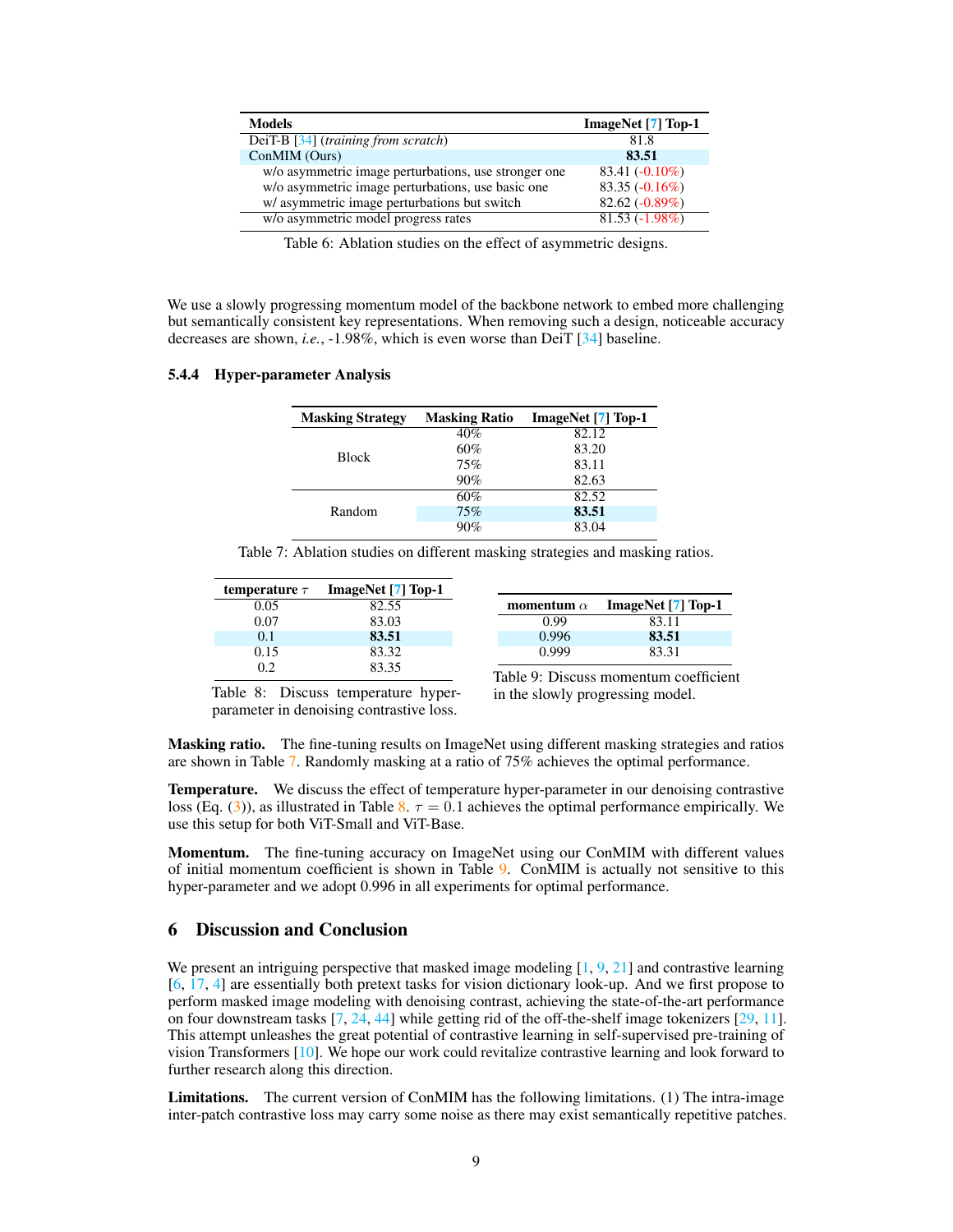(2) We need twice forward operation in each iteration for encoding the full input and corrupted image. If we can reduce such operations to one time, we can save more computation for faster pre-training. (3) ConMIM achieves better performance on downstream detection and segmentation after intermediate fine-tuning. Although it is a common practice in NLP tasks  $[8]$ , it would still limit the wide range of applications for ConMIM. In future work, we would like to try to address the above limitations, investigate other asymmetric designs for ConMIM, scale up the pre-trained models, and apply ConMIM on multimodal tasks to exploit its potential in universal representation learning.

**Reproducibility.** A fluctuation within  $\pm 0.1\%$  accuracy may be observed on downstream classification when pre-training multiple times with different random seeds (we use 0 in default). We adopt 16 A100 GPUs for pre-training. ViT-Base requires around 3 days for 800 epochs and ViT-Small requires less than 1 day for 300 epochs. Pseudocode can be found in Appendix [A.](#page-12-1) We will release our full code and pre-trained models upon acceptance.

## References

- <span id="page-9-1"></span>[1] Hangbo Bao, Li Dong, Songhao Piao, and Furu Wei. BEiT: BERT pre-training of image transformers. In *International Conference on Learning Representations*, 2022.
- <span id="page-9-7"></span>[2] Mathilde Caron, Ishan Misra, Julien Mairal, Priya Goyal, Piotr Bojanowski, and Armand Joulin. Unsupervised learning of visual features by contrasting cluster assignments. *Advances in Neural Information Processing Systems*, 33:9912–9924, 2020.
- <span id="page-9-8"></span>[3] Mathilde Caron, Hugo Touvron, Ishan Misra, Hervé Jégou, Julien Mairal, Piotr Bojanowski, and Armand Joulin. Emerging properties in self-supervised vision transformers. In *Proceedings of the IEEE/CVF International Conference on Computer Vision*, pages 9650–9660, 2021.
- <span id="page-9-0"></span>[4] Ting Chen, Simon Kornblith, Mohammad Norouzi, and Geoffrey Hinton. A simple framework for contrastive learning of visual representations. In *International conference on machine learning*, pages 1597–1607. PMLR, 2020.
- <span id="page-9-9"></span>[5] Xinlei Chen and Kaiming He. Exploring simple siamese representation learning. In *Proceedings of the IEEE/CVF Conference on Computer Vision and Pattern Recognition*, pages 15750–15758, 2021.
- <span id="page-9-6"></span>[6] Xinlei Chen\*, Saining Xie\*, and Kaiming He. An empirical study of training self-supervised vision transformers. *arXiv preprint arXiv:2104.02057*, 2021.
- <span id="page-9-4"></span>[7] Jia Deng, Wei Dong, Richard Socher, Li-Jia Li, Kai Li, and Li Fei-Fei. Imagenet: A large-scale hierarchical image database. In *2009 IEEE conference on computer vision and pattern recognition*, pages 248–255. Ieee, 2009.
- <span id="page-9-5"></span>[8] Jacob Devlin, Ming-Wei Chang, Kenton Lee, and Kristina Toutanova. BERT: Pre-training of deep bidirectional transformers for language understanding. In *Proceedings of the 2019 Conference of the North American Chapter of the Association for Computational Linguistics: Human Language Technologies, Volume 1 (Long and Short Papers)*, pages 4171–4186, Minneapolis, Minnesota, June 2019. Association for Computational Linguistics.
- <span id="page-9-2"></span>[9] Xiaoyi Dong, Jianmin Bao, Ting Zhang, Dongdong Chen, Weiming Zhang, Lu Yuan, Dong Chen, Fang Wen, and Nenghai Yu. Peco: Perceptual codebook for bert pre-training of vision transformers. *arXiv preprint arXiv:2111.12710*, 2021.
- <span id="page-9-3"></span>[10] Alexey Dosovitskiy, Lucas Beyer, Alexander Kolesnikov, Dirk Weissenborn, Xiaohua Zhai, Thomas Unterthiner, Mostafa Dehghani, Matthias Minderer, Georg Heigold, Sylvain Gelly, Jakob Uszkoreit, and Neil Houlsby. An image is worth 16x16 words: Transformers for image recognition at scale. In *International Conference on Learning Representations*, 2021.
- <span id="page-9-11"></span>[11] Patrick Esser, Robin Rombach, and Bjorn Ommer. Taming transformers for high-resolution image synthesis. In *Proceedings of the IEEE/CVF Conference on Computer Vision and Pattern Recognition*, pages 12873–12883, 2021.
- <span id="page-9-12"></span>[12] Yuxin Fang, Li Dong, Hangbo Bao, Xinggang Wang, and Furu Wei. Corrupted image modeling for self-supervised visual pre-training. *arXiv preprint arXiv:2202.03382*, 2022.
- <span id="page-9-10"></span>[13] Yuying Ge, Yixiao Ge, Xihui Liu, Dian Li, Ying Shan, Xiaohu Qie, and Ping Luo. Bridgeformer: Bridging video-text retrieval with multiple choice questions. *Proceedings of the IEEE/CVF conference on computer vision and pattern recognition*, 2022.
- <span id="page-9-13"></span>[14] Golnaz Ghiasi, Yin Cui, Aravind Srinivas, Rui Qian, Tsung-Yi Lin, Ekin D Cubuk, Quoc V Le, and Barret Zoph. Simple copy-paste is a strong data augmentation method for instance segmentation. In *Proceedings of the IEEE/CVF Conference on Computer Vision and Pattern Recognition*, pages 2918–2928, 2021.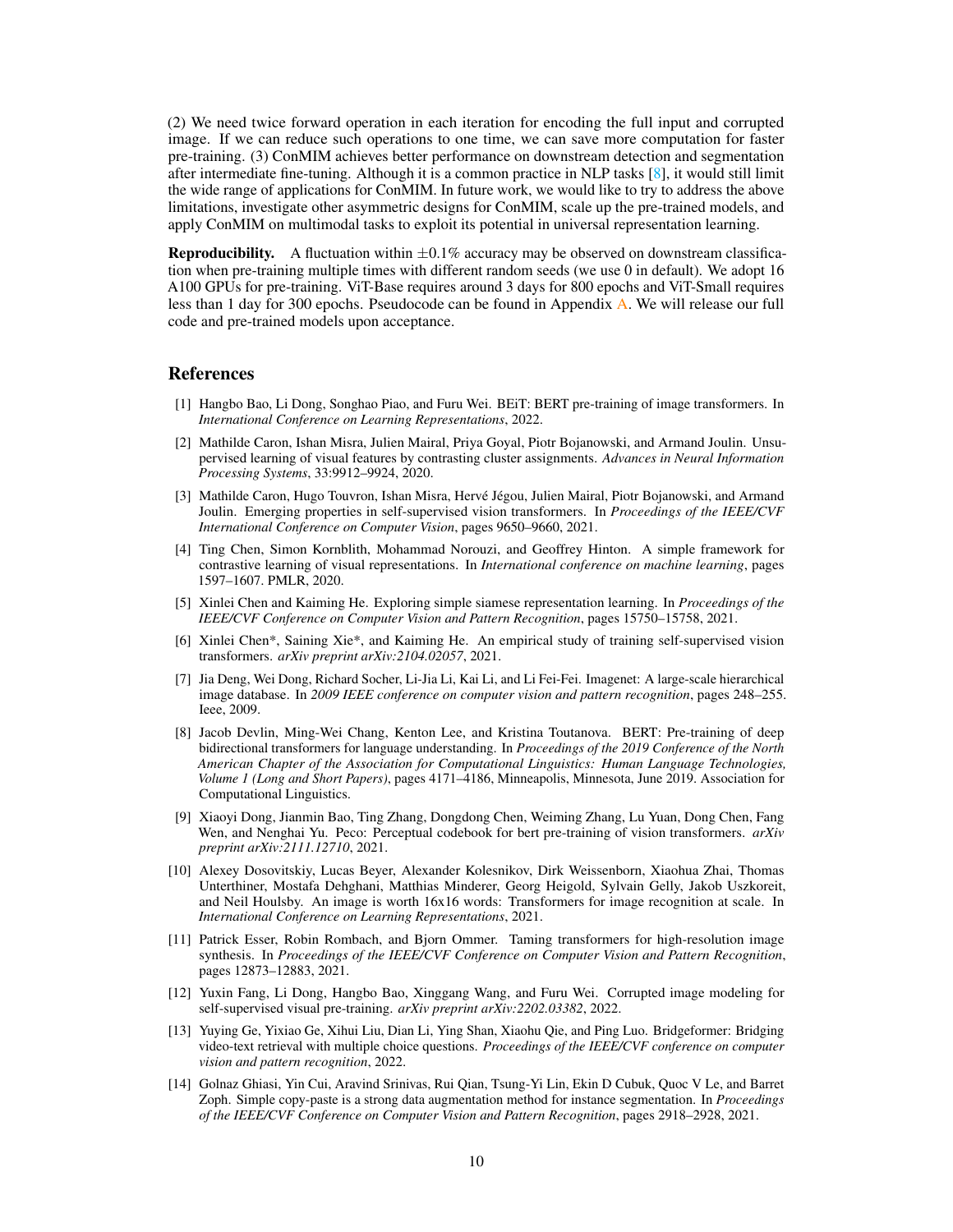- <span id="page-10-12"></span>[15] Jean-Bastien Grill, Florian Strub, Florent Altché, Corentin Tallec, Pierre Richemond, Elena Buchatskaya, Carl Doersch, Bernardo Avila Pires, Zhaohan Guo, Mohammad Gheshlaghi Azar, et al. Bootstrap your own latent-a new approach to self-supervised learning. *Advances in Neural Information Processing Systems*, 33:21271–21284, 2020.
- <span id="page-10-11"></span>[16] Kaiming He, Xinlei Chen, Saining Xie, Yanghao Li, Piotr Dollár, and Ross Girshick. Masked autoencoders are scalable vision learners. *International Conference on Computer Vision and Pattern Recognition (CVPR)*, 2022.
- <span id="page-10-0"></span>[17] Kaiming He, Haoqi Fan, Yuxin Wu, Saining Xie, and Ross Girshick. Momentum contrast for unsupervised visual representation learning. In *Proceedings of the IEEE/CVF conference on computer vision and pattern recognition*, pages 9729–9738, 2020.
- <span id="page-10-17"></span>[18] Kaiming He, Georgia Gkioxari, Piotr Dollár, and Ross Girshick. Mask r-cnn. In *Proceedings of the IEEE international conference on computer vision*, pages 2961–2969, 2017.
- <span id="page-10-4"></span>[19] Kaiming He, Xiangyu Zhang, Shaoqing Ren, and Jian Sun. Deep residual learning for image recognition. In *Proceedings of the IEEE conference on computer vision and pattern recognition*, pages 770–778, 2016.
- <span id="page-10-5"></span>[20] Alex Krizhevsky, Ilya Sutskever, and Geoffrey E Hinton. Imagenet classification with deep convolutional neural networks. In F. Pereira, C.J. Burges, L. Bottou, and K.Q. Weinberger, editors, *Advances in Neural Information Processing Systems*, volume 25. Curran Associates, Inc., 2012.
- <span id="page-10-1"></span>[21] Xiaotong Li, Yixiao Ge, Kun Yi, Zixuan Hu, Ying Shan, and Ling-Yu Duan. mc-beit: Multi-choice discretization for image bert pre-training. *arXiv preprint arXiv:2203.15371*, 2022.
- <span id="page-10-18"></span>[22] Yanghao Li, Saining Xie, Xinlei Chen, Piotr Dollar, Kaiming He, and Ross Girshick. Benchmarking detection transfer learning with vision transformers. *arXiv preprint arXiv:2111.11429*, 2021.
- <span id="page-10-19"></span>[23] Tsung-Yi Lin, Piotr Dollár, Ross Girshick, Kaiming He, Bharath Hariharan, and Serge Belongie. Feature pyramid networks for object detection. In *Proceedings of the IEEE conference on computer vision and pattern recognition*, pages 2117–2125, 2017.
- <span id="page-10-16"></span>[24] Tsung-Yi Lin, Michael Maire, Serge Belongie, James Hays, Pietro Perona, Deva Ramanan, Piotr Dollár, and C Lawrence Zitnick. Microsoft coco: Common objects in context. In *European conference on computer vision*, pages 740–755. Springer, 2014.
- <span id="page-10-8"></span>[25] Ze Liu, Yutong Lin, Yue Cao, Han Hu, Yixuan Wei, Zheng Zhang, Stephen Lin, and Baining Guo. Swin transformer: Hierarchical vision transformer using shifted windows. In *Proceedings of the IEEE/CVF International Conference on Computer Vision*, pages 10012–10022, 2021.
- <span id="page-10-20"></span>[26] Ilya Loshchilov and Frank Hutter. Decoupled weight decay regularization. *arXiv preprint arXiv:1711.05101*, 2017.
- <span id="page-10-2"></span>[27] Alec Radford, Karthik Narasimhan, Tim Salimans, and Ilya Sutskever. Improving language understanding by generative pre-training. 2018.
- <span id="page-10-3"></span>[28] Alec Radford, Jeff Wu, Rewon Child, David Luan, Dario Amodei, and Ilya Sutskever. Language models are unsupervised multitask learners. 2019.
- <span id="page-10-9"></span>[29] Aditya Ramesh, Mikhail Pavlov, Gabriel Goh, Scott Gray, Chelsea Voss, Alec Radford, Mark Chen, and Ilya Sutskever. Zero-shot text-to-image generation. In Marina Meila and Tong Zhang, editors, *Proceedings of the 38th International Conference on Machine Learning*, volume 139 of *Proceedings of Machine Learning Research*, pages 8821–8831. PMLR, 18–24 Jul 2021.
- <span id="page-10-10"></span>[30] Byungseok Roh, Wuhyun Shin, Ildoo Kim, and Sungwoong Kim. Spatially consistent representation learning. In *Proceedings of the IEEE/CVF Conference on Computer Vision and Pattern Recognition*, pages 1144–1153, 2021.
- <span id="page-10-7"></span>[31] Wenqi Shao, Yixiao Ge, Zhaoyang Zhang, Xuyuan Xu, Xiaogang Wang, Ying Shan, and Ping Luo. Dynamic token normalization improves vision transformer. *arXiv preprint arXiv:2112.02624*, 2021.
- <span id="page-10-6"></span>[32] Mingxing Tan and Quoc Le. Efficientnet: Rethinking model scaling for convolutional neural networks. In *International conference on machine learning*, pages 6105–6114. PMLR, 2019.
- <span id="page-10-14"></span>[33] Yonglong Tian, Chen Sun, Ben Poole, Dilip Krishnan, Cordelia Schmid, and Phillip Isola. What makes for good views for contrastive learning? *Advances in Neural Information Processing Systems*, 33:6827–6839, 2020.
- <span id="page-10-15"></span>[34] Hugo Touvron, Matthieu Cord, Matthijs Douze, Francisco Massa, Alexandre Sablayrolles, and Hervé Jégou. Training data-efficient image transformers & distillation through attention. In *International Conference on Machine Learning*, pages 10347–10357. PMLR, 2021.
- <span id="page-10-13"></span>[35] Aaron Van den Oord, Yazhe Li, and Oriol Vinyals. Representation learning with contrastive predictive coding. *arXiv e-prints*, pages arXiv–1807, 2018.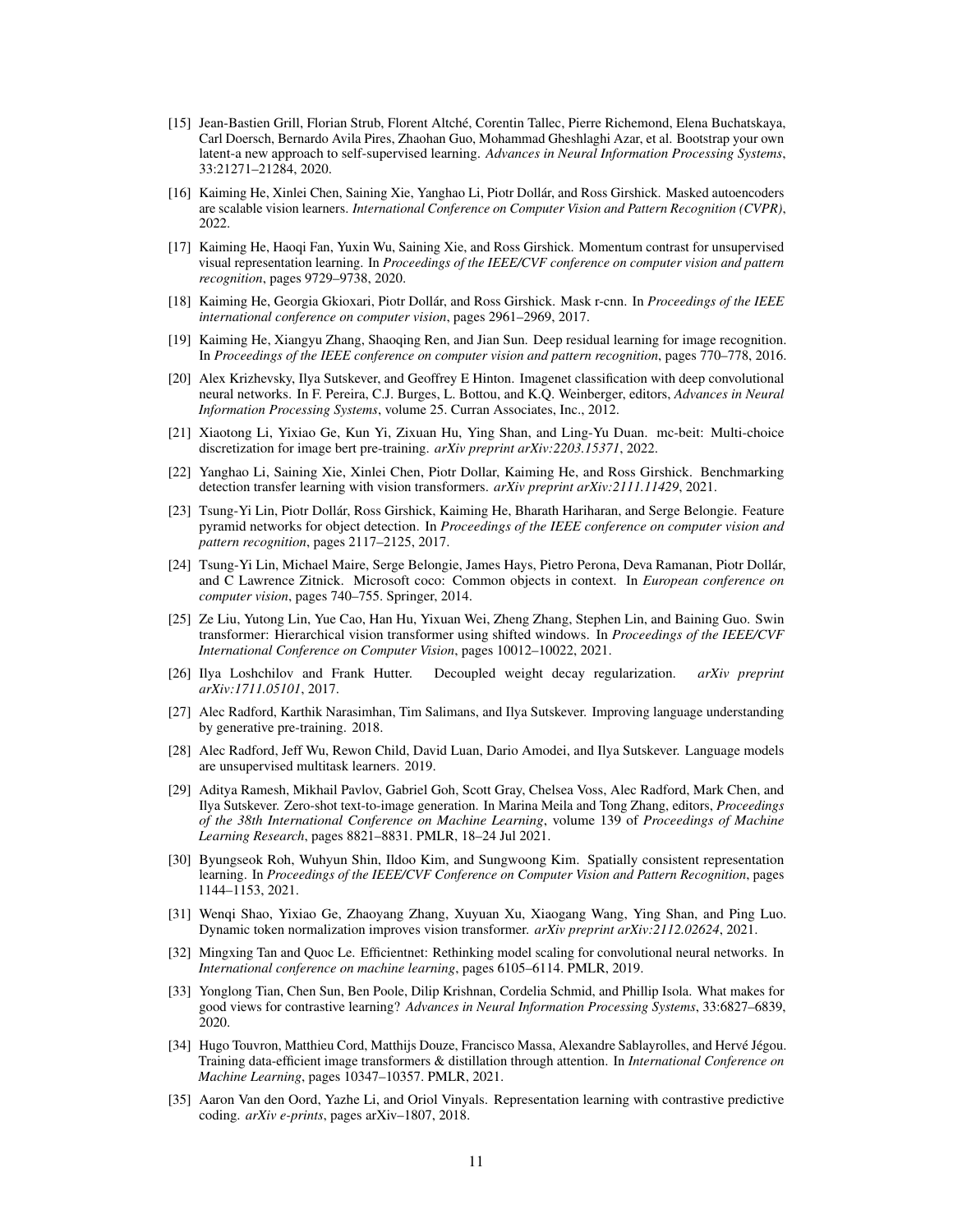- <span id="page-11-6"></span>[36] Alex Jinpeng Wang, Yixiao Ge, Guanyu Cai, Rui Yan, Xudong Lin, Ying Shan, Xiaohu Qie, and Mike Zheng Shou. Object-aware video-language pre-training for retrieval. *arXiv preprint arXiv:2112.00656*, 2021.
- <span id="page-11-7"></span>[37] Xiao Wang, Haoqi Fan, Yuandong Tian, Daisuke Kihara, and Xinlei Chen. On the importance of asymmetry for siamese representation learning. *arXiv preprint arXiv:2204.00613*, 2022.
- <span id="page-11-0"></span>[38] Xinlong Wang, Rufeng Zhang, Chunhua Shen, Tao Kong, and Lei Li. Dense contrastive learning for self-supervised visual pre-training. In *Proceedings of the IEEE/CVF Conference on Computer Vision and Pattern Recognition*, pages 3024–3033, 2021.
- <span id="page-11-4"></span>[39] Chen Wei, Haoqi Fan, Saining Xie, Chao-Yuan Wu, Alan Yuille, and Christoph Feichtenhofer. Masked feature prediction for self-supervised visual pre-training. *arXiv preprint arXiv:2112.09133*, 2021.
- <span id="page-11-9"></span>[40] Tete Xiao, Yingcheng Liu, Bolei Zhou, Yuning Jiang, and Jian Sun. Unified perceptual parsing for scene understanding. In *Proceedings of the European Conference on Computer Vision (ECCV)*, pages 418–434, 2018.
- <span id="page-11-2"></span>[41] Tete Xiao, Colorado J Reed, Xiaolong Wang, Kurt Keutzer, and Trevor Darrell. Region similarity representation learning. In *Proceedings of the IEEE/CVF International Conference on Computer Vision*, pages 10539–10548, 2021.
- <span id="page-11-1"></span>[42] Zhenda Xie, Yutong Lin, Zheng Zhang, Yue Cao, Stephen Lin, and Han Hu. Propagate yourself: Exploring pixel-level consistency for unsupervised visual representation learning. In *Proceedings of the IEEE/CVF Conference on Computer Vision and Pattern Recognition*, pages 16684–16693, 2021.
- <span id="page-11-5"></span>[43] Zhenda Xie, Zheng Zhang, Yue Cao, Yutong Lin, Jianmin Bao, Zhuliang Yao, Qi Dai, and Han Hu. Simmim: A simple framework for masked image modeling. In *International Conference on Computer Vision and Pattern Recognition (CVPR)*, 2022.
- <span id="page-11-8"></span>[44] Bolei Zhou, Hang Zhao, Xavier Puig, Sanja Fidler, Adela Barriuso, and Antonio Torralba. Scene parsing through ade20k dataset. In *Proceedings of the IEEE conference on computer vision and pattern recognition*, pages 633–641, 2017.
- <span id="page-11-3"></span>[45] Jinghao Zhou, Chen Wei, Huiyu Wang, Wei Shen, Cihang Xie, Alan Yuille, and Tao Kong. Image BERT pre-training with online tokenizer. In *International Conference on Learning Representations*, 2022.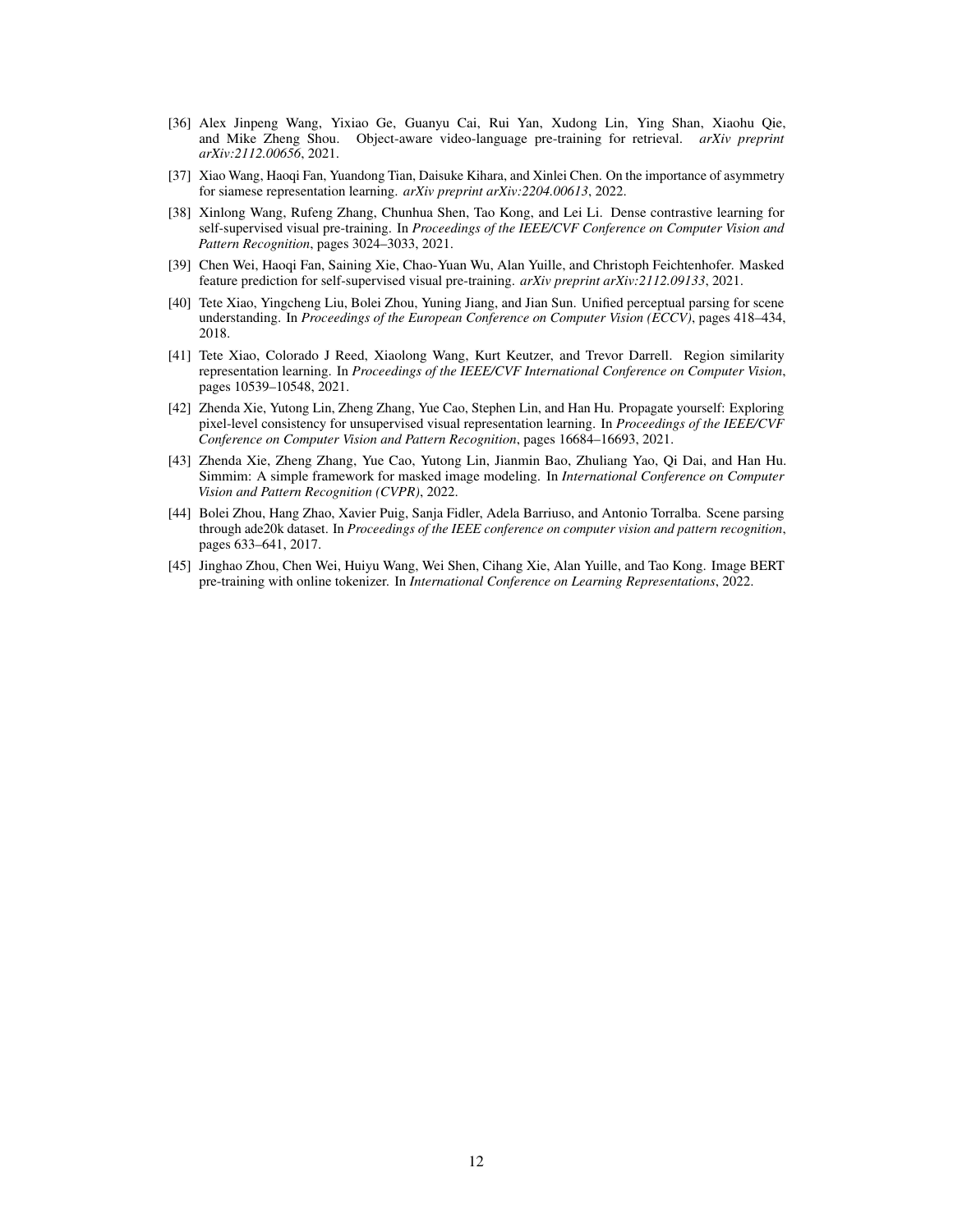# <span id="page-12-1"></span>A Pseudo-code of ConMIM Pre-training

Algorithm 1 Pseudo-code of ConMIM pre-training in a PyTorch-like style.

```
# f: backbone encoder, e.g., vit-base model
# t: temperature, \tau in the paper
# m: momentum, \alpha in the paper
f_slow.params = f.params # initialize
for (x, mask) in loader: # load a mini-batch x with N samples
    # image preprocess with asymmetric perturbations
    x = aug\_basic(x) # share same basic aug for paired inputs
    x_full = aug\_strong(x)x<sup>-</sup>corrupted = x*(1-mask) +mask_token.expand_as(x) *mask # randomly mask 75% patches
    # build patch-level dynamic dictionaries with asymmetric models
    with torch.no_grad():
         keys = f_slow(x_full) # NxKxD, K is the number of patches
    feats = f(x_c^{\text{corrupted}}) # NxKxD
     # dictionary look-up with denoising contrastive loss (Eq.(3))
sim = bmm(feats.view(N,K,D), keys.view(N,D,K)).view(-1,K) # (NxK)xK
labels = range(K).repeat(N) # (NxK)
mask = mask.view(-1) # (NxK)
    loss = CrossEntropyLoss(sim[mask]/t, labels[mask])
    # update model
    loss.backward()
    update(f.params)
    f<sub>slow.params</sub> = (1-m)*f.params+m*f<sub>slow.params</sub>
```
bmm: batch matrix multiplication

## B Hyper-parameters

# <span id="page-12-0"></span>B.1 ConMIM Pre-training

| Configuration                         | ViT-S/16 [10]                                                                        | ViT-B/16 [10]    |  |
|---------------------------------------|--------------------------------------------------------------------------------------|------------------|--|
| Layers                                | 12                                                                                   | 12               |  |
| Hidden size                           | 384                                                                                  | 768              |  |
| Attention heads                       | 6                                                                                    | 12               |  |
| Attention head size                   | 64                                                                                   |                  |  |
| Patch size                            | $16 \times 16$                                                                       |                  |  |
| Training epochs                       | 300                                                                                  | 800              |  |
| Batch size                            | 2048                                                                                 |                  |  |
| Adam $\epsilon$                       | $1e-8$                                                                               |                  |  |
| Adam $\beta$                          | (0.9, 0.98)                                                                          |                  |  |
| Peak learning rate                    | $5e-4$                                                                               |                  |  |
| Minimal learning rate                 | $1e-5$                                                                               |                  |  |
| Learning rate schedule                | Cosine                                                                               |                  |  |
| Warmup epochs                         | 10                                                                                   |                  |  |
| Initial momentum coefficient $\alpha$ | 0.996                                                                                |                  |  |
| Maximal momentum coefficient $\alpha$ |                                                                                      |                  |  |
| Momentum coefficient schedule         | Cosine                                                                               |                  |  |
| Temperature $\tau$                    | 0.1                                                                                  |                  |  |
| Stoch. depth                          | 0.1                                                                                  | None             |  |
| Gradient clipping                     | 3                                                                                    |                  |  |
| Dropout                               | None                                                                                 |                  |  |
| Weight decay                          | 0.05                                                                                 |                  |  |
| Masking patch size                    | 16<br>32                                                                             |                  |  |
| Basic Data Augment                    | RandomResizeAndCrop                                                                  |                  |  |
| Strong Data Augment                   | ColorJitter $(0.4, 0.4, 0.2, 0.1)$ ,<br>GaussianBlur( $0.1$ ), Solarization( $0.2$ ) |                  |  |
| Input resolution                      |                                                                                      | $224 \times 224$ |  |

Table 10: Hyper-parameters for ConMIM pre-training on ImageNet-1K [\[7\]](#page-9-4).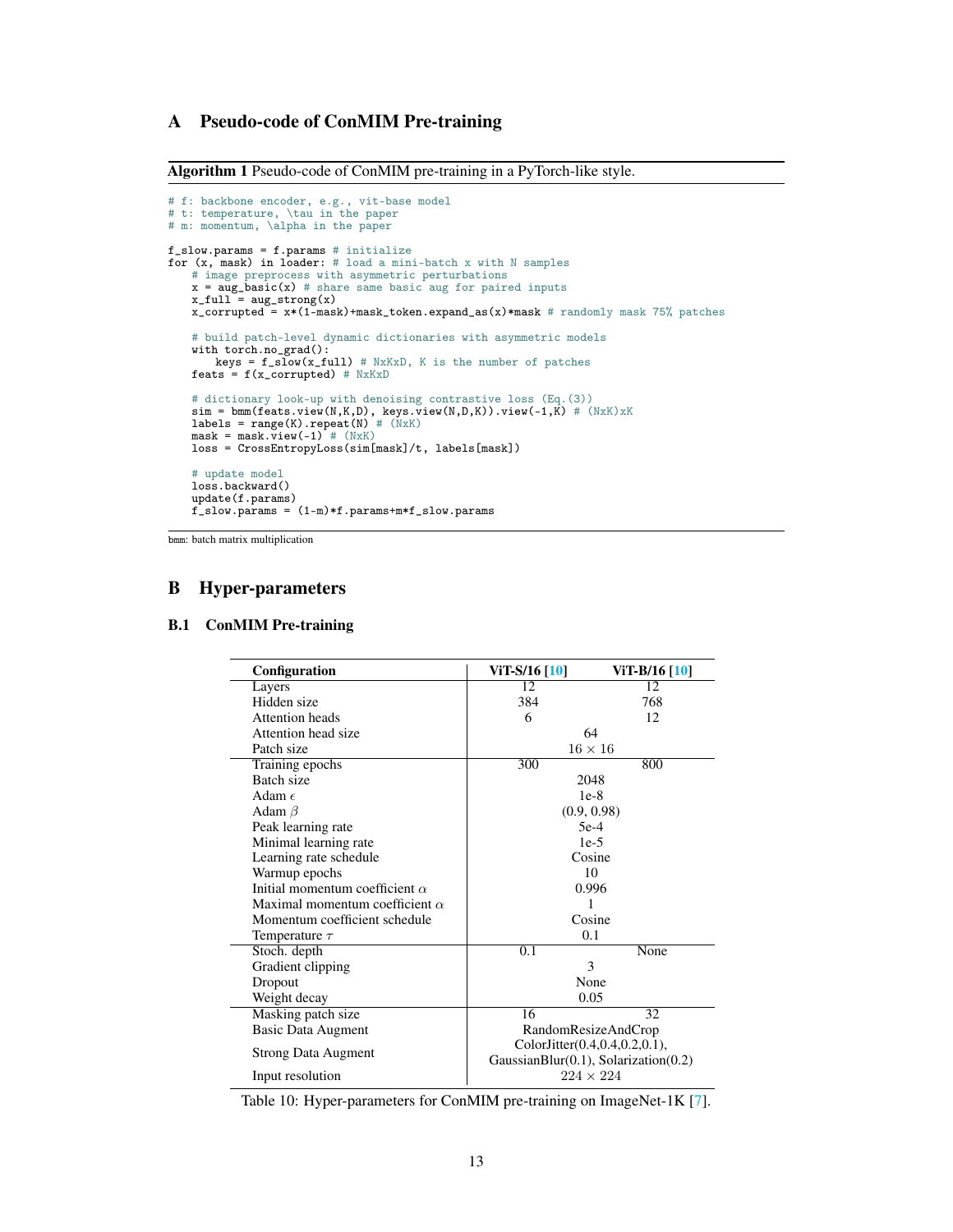# <span id="page-13-0"></span>B.2 Image Classification Fine-tuning

| Configuration                  | ViT-S/16 [10]                        | ViT-B/16 [10] |
|--------------------------------|--------------------------------------|---------------|
| Peak learning rate             | ${1e-3, 2e-3, 4e-3, 5e-3}$           |               |
| Batch size                     | 1024                                 |               |
| Fine-tuning epochs             | 200                                  | 100           |
| Warmup epochs                  | 5                                    | 20            |
| Layer-wise learning rate decay | 0.8                                  | 0.65          |
| Adam $\epsilon$                |                                      | $1e-8$        |
| Adam $\beta$                   |                                      | (0.9, 0.999)  |
| Minimal learning rate          |                                      | $1e-6$        |
| Learning rate schedule         | Cosine                               |               |
| Repeated Aug                   | None                                 |               |
| Weight decay                   | 0.05                                 |               |
| Label smoothing                | 0.1                                  |               |
| Stoch. depth                   | 0.1                                  |               |
| Dropout                        | None                                 |               |
| Gradient clipping              | None                                 |               |
| Erasing prob.                  | 0.25                                 |               |
| Input resolution               | $224 \times 224$ or $384 \times 384$ |               |
| Rand Augment                   | 9/0.5                                |               |
| Mixup prob.                    | 0.8                                  |               |
| Cutmix prob.                   | 1.0                                  |               |
| Color jitter                   | 0.4                                  |               |

Table 11: Hyper-parameters for fine-tuning ConMIM on ImageNet-1K [\[7\]](#page-9-4) classification.

# <span id="page-13-1"></span>B.3 Semantic Segmentation Fine-tuning

| <b>Configuration</b>           | ViT-S/16 [10]<br>ViT-B/16 [10] |  |
|--------------------------------|--------------------------------|--|
| Peaking learning rate          | ${1e-5,3e-5,5e-5,7e-5}$        |  |
| Fine-tuning steps              | 160K                           |  |
| Batch size                     | 16                             |  |
| Adam $\epsilon$                | $1e-8$                         |  |
| Adam $\beta$                   | (0.9, 0.999)                   |  |
| Layer-wise learning rate decay | 0.9                            |  |
| Minimal learning rate          | $\mathbf{0}$                   |  |
| Learning rate schedule         | Linear                         |  |
| Warmup steps                   | 1500                           |  |
| Dropout                        | None                           |  |
| Stoch. depth                   | 0.1                            |  |
| Weight decay                   | 0.05                           |  |
| Input resolution               | $512 \times 512$               |  |
| Position embedding             | Relative                       |  |
| Position embedding interpolate | <b>Bilinear</b>                |  |

Table 12: Hyper-parameters for fine-tuning ConMIM on ADE20K [\[44\]](#page-11-8) semantic segmentation.